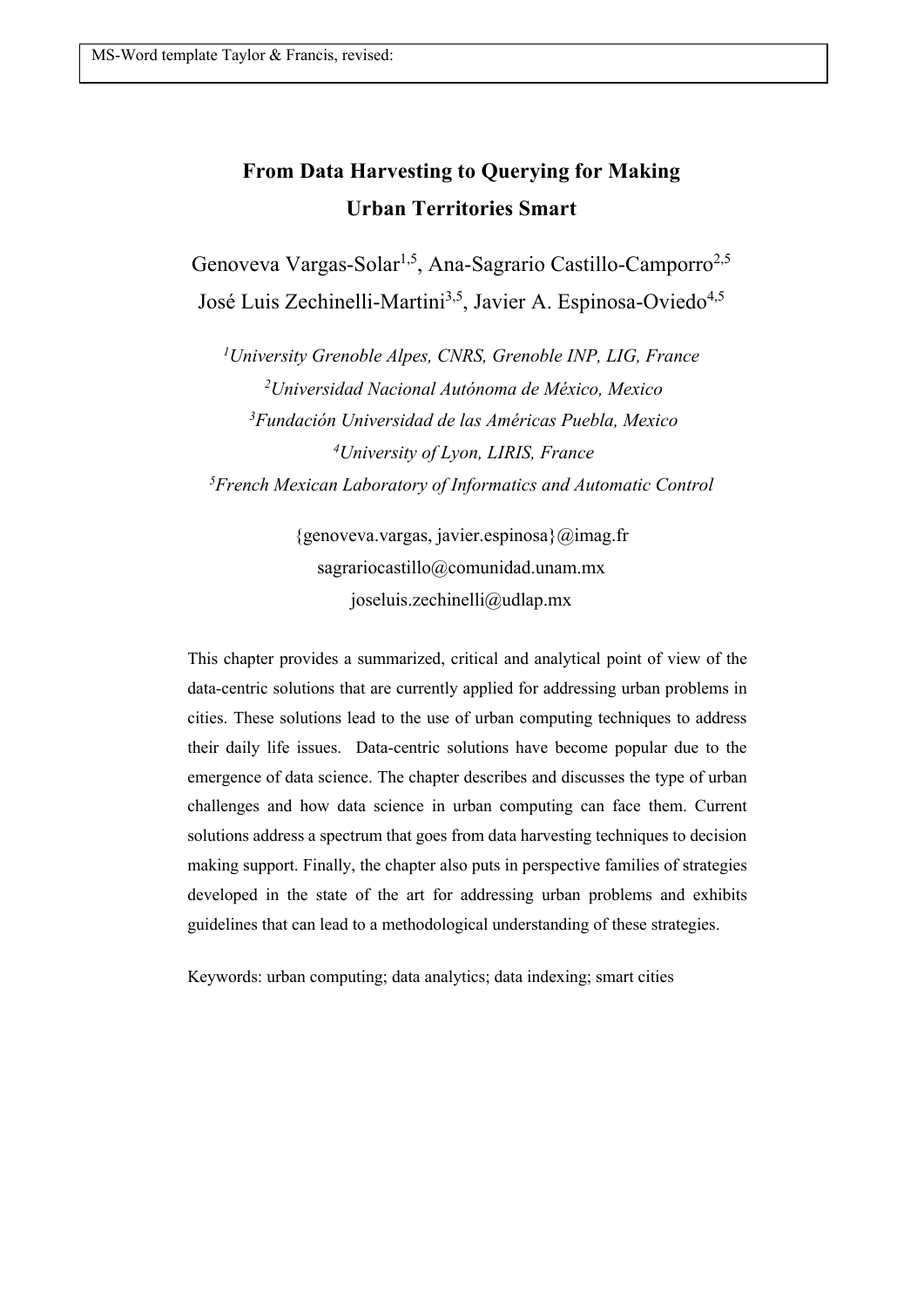#### **1. Introduction**

The development of digital technologies in the different disciplines, in which cities operate, either directly or indirectly, is altering expectations among those in charge of the local administration. Every city is a complex ecosystem with subsystems to make it work such as work, food, clothes, residence, offices, entertainment, transport, water, energy etc. With the growth of cities, there is more chaos and most decisions are politicized, there are no common standards and data is overwhelming. The intelligence is sometimes digital, often analogue, and almost inevitably human.

Urban computing [36] is a world initiative leading to better exploit resources in a city to offer higher-level services to people. It is related to sensing the city's status and acting in new intelligent ways at different levels: people, government, cars, transport, communications, energy, buildings, neighbourhoods, resource storage, etc. A vision of the city of the "future", or even the city of the present, rests on the integration of science and technology through information systems.

Data-centric solutions are in the core of urban computing that aims at understanding events and phenomena emerging in urban territories, predict their behaviour and then use these insights and foresight to make decisions. Data analytics and exploitation techniques are applied in different conditions and using ad hoc methodologies using data collections of different types. Today important urban computing centres in metropolises, have proposed and applied these techniques in these cities for studying real state, tourism, transport, energy, air, happiness, security and wellbeing. The adopted strategies have to do with the type of context in which they work.

This chapter provides a summarized, critical and analytical point of view of the data-centric solutions that are currently applied for addressing urban problems in cities leading the use of urban computing techniques to address their daily life issues. The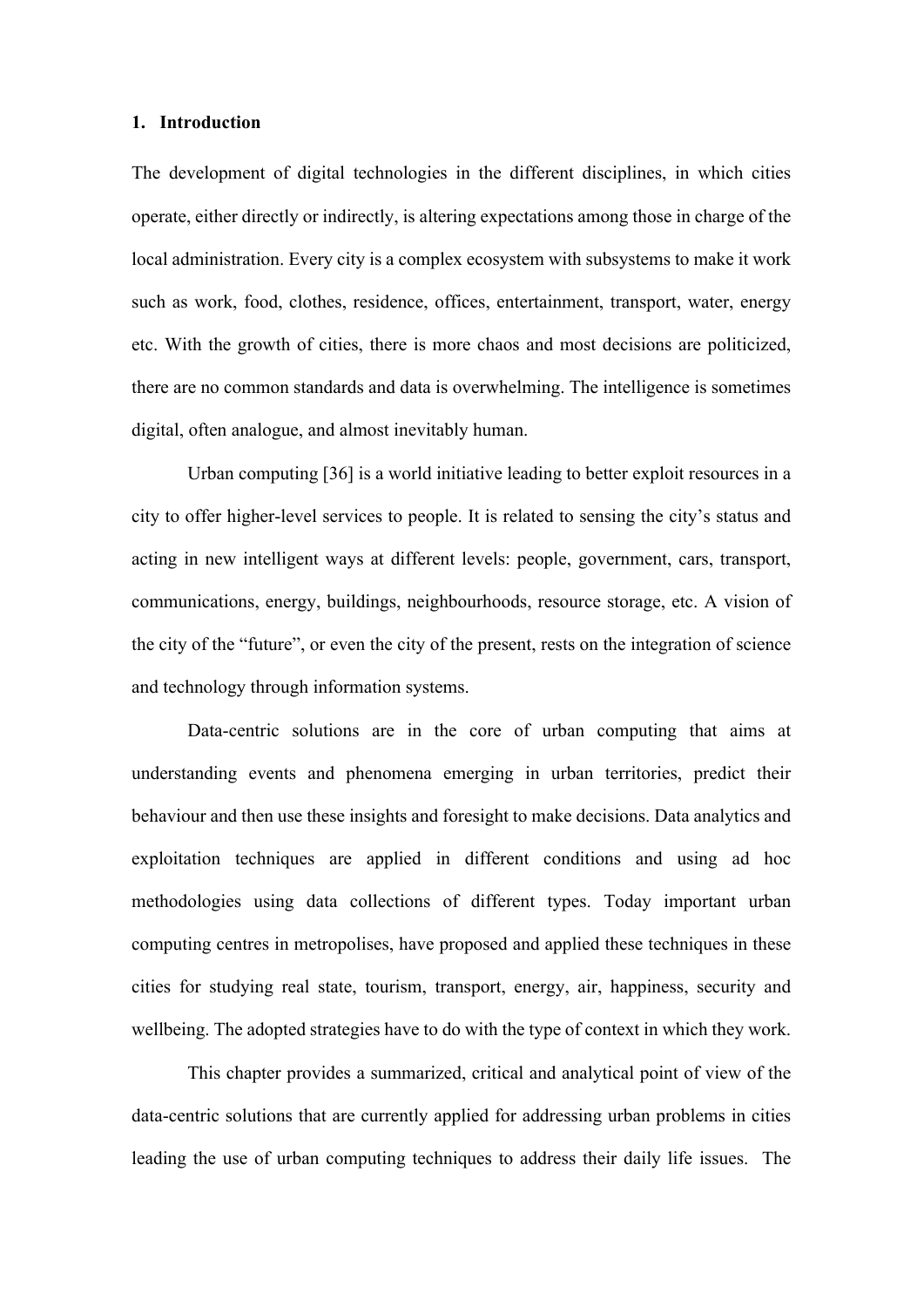chapter puts in perspective families of strategies developed in the state of the art for addressing given urban problems and exhibits guidelines that can lead to a methodological understanding of these strategies. Current solutions address a spectrum that goes from data harvesting techniques to decision making support. The chapter describes them and discusses their main characteristics.

Accordingly, the chapter is organised as follows. Section 2 characterises urban data and introduces data harvesting techniques used for collecting urban data. Section 3 discusses approaches and strategies for indexing urban data. Section 4 describes urban data querying. Section 5 summarizes data and knowledge fusion techniques. Finally, Section 6 discusses the research and applied perspectives of urban computing for concluding the chapter.

## **2. Data Harvesting Techniques in Urban Computing**

Urban computing is an interdisciplinary field which concerns the study and application of computing technology in urban areas. A new research opportunity emerges in the database domain for providing methodologies, algorithms and systems to support data processing and analytics processes for dealing with urban computing. These processes involve harvesting data about the urban environment to help improve the quality of life for people in urban territories like cities. In this context academic and industrial contributions have proposed solutions for building networks of data, retrieving, analysing and visualizing them for fulfilling analytics requirements stemming from urban computing studies and projects.

Urban data processing is done using: (i) continuously harvested observations of the geographical position of individuals (that accept sharing their position) along time; (ii) collections of images stemming from cameras observing specific "critical" urban areas, like terminals, airports, public places and government offices; (iii) data produced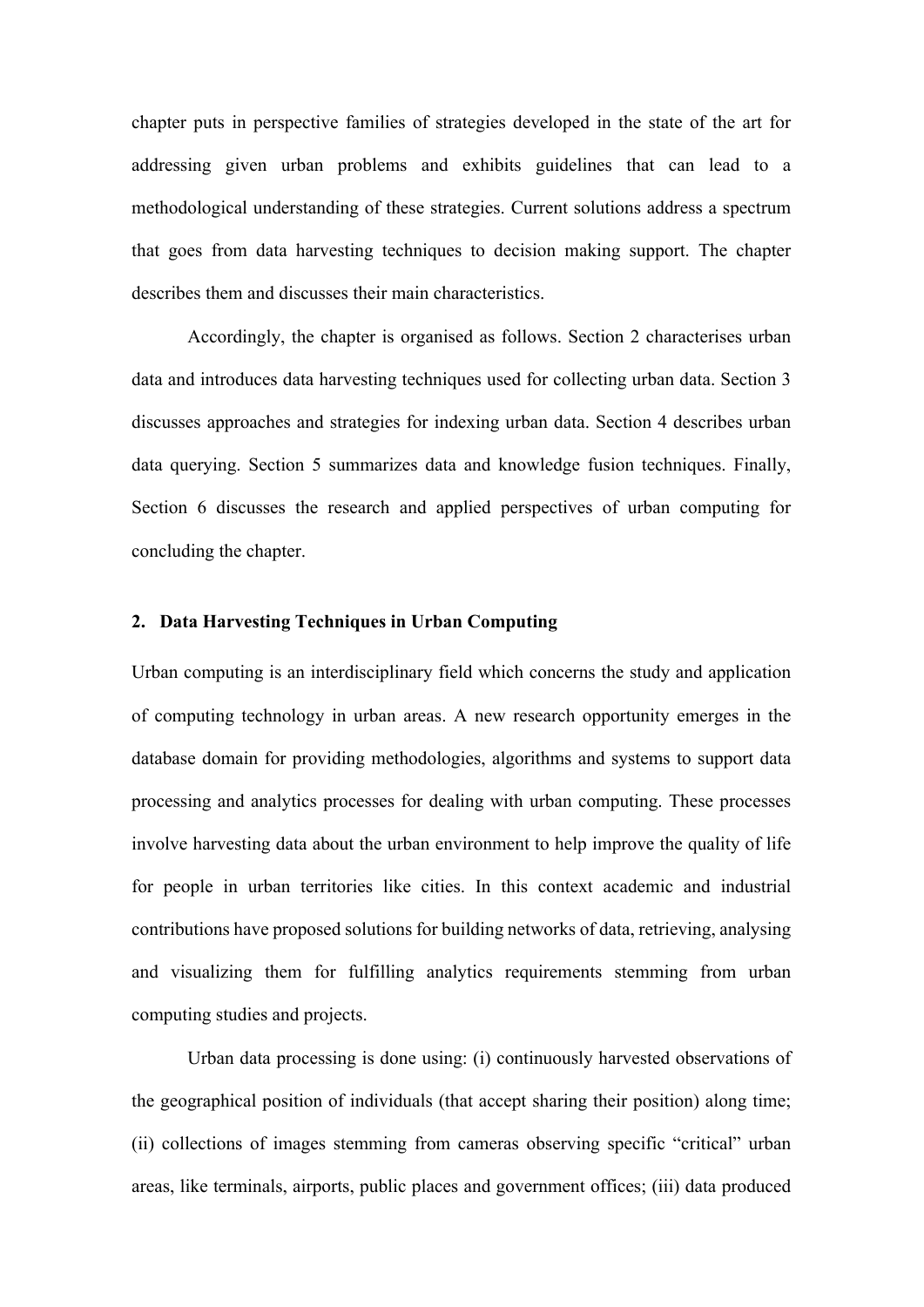by social networks and applications like Twitter, Facebook, Waze and similar. Independently of the harvesting strategies and processing purposes, it is important to first characterise urban data. This is done in the next section.

#### *2.1 Urban Data*

Urban data can be characterized concerning three properties: time, space and objects (occupying urban territories). They are elementary properties that can guide the way urban data can be harvested and then processed for understanding urban phenomena. For urban data, time must be considered from two perspectives, as its mathematical definition as a continuous or discrete linearly ordered set consisting of time instants or time intervals, called *time units* [3]. But, also under a cyclic perspective to consider iterations of seasons, weeks and days. Regarding *space*, it can be represented by [3] different referencing models: coordinate-based models with tuples of numbers representing the distance to certain reference points or axes; division-based models using a geometric or semantic-based division of space; and linear models with relative positions along with linear reference elements, such as streets, rivers and trajectories. Finally, the third urban data property, object, refers to physical and abstract entities having a certain position in space (e.g., vehicles, persons and facilities); temporal properties, for objects existing in a certain period (i.e., event); spatio-temporal properties, which are objects with a specific position in both space and time.

Besides time, space and object properties, Yixian Zheng et al. [25] identify six types of data that can be harvested and represent the type of entities that can be observed within urban territories according to the urban context they refer to human mobility, social network, geographical, environmental, health care and divers.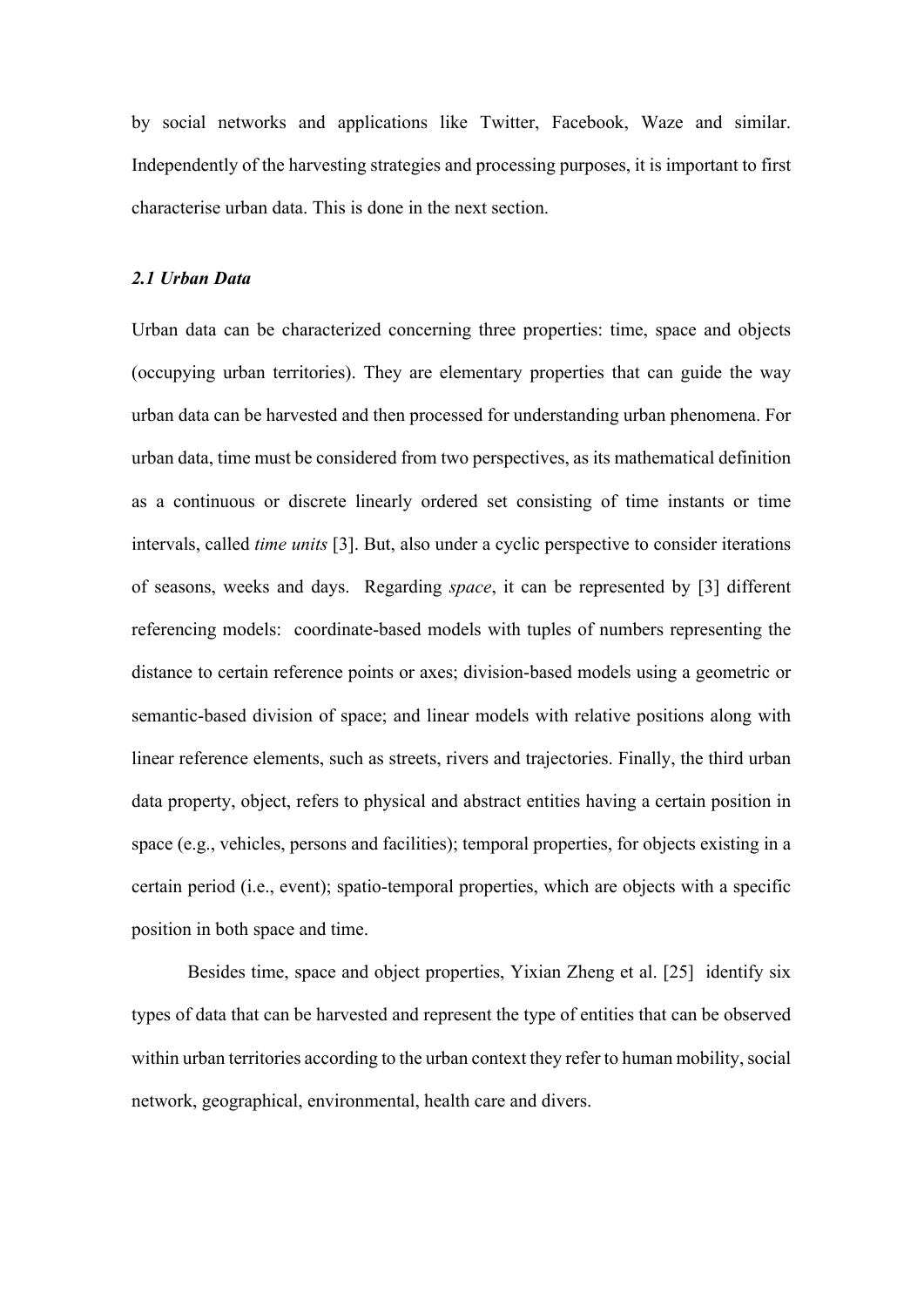*Human mobility data* enables the study of social and community dynamics based on different data sources like traffic, commuting media, mobile devices and geotagged social media data.

Traffic data produced by sensors installed in vehicles or specific spots around the city (e.g., loop sensors, cameras). These data can include vehicles' positions observed recurrently at given intervals. Using these points (positions), it is then possible to compute trajectories which are spatiotemporally time-stamped and can be associated with instant speed and heading directions. Traffic occupation inroads can be measured with loops that compute within given time intervals, which vehicles travel across two consecutive loops. Using this information, it is possible to compute travel speed and traffic volume on roads. Ground truth traffic conditions are observed using surveillance cameras, that generate a huge volume of images and videos. Extracting information such as traffic volume and flowrate from these images and videos is still challenging. Therefore, in general, these data only provide a way to monitor citywide traffic conditions manually.

People's regular movement data are produced by personalized RFID transportation cards for buses or metro that they tap in station entries to enter/exit the public transportation system. This generates a huge amount of records of passenger trips where each record includes an anonymous card ID, tap-in/out stops, time, fares for this trip and transportation type (i.e. bus or metro). Commuting data recording people's regular movement in cities can be used to improve public transportation and to analyse citywide human mobility patterns.

Records of exchanges like phone calls, messages, internet, between mobile phones and cell stations collected by telecom operators are data that contain communication information, people's locations based on cell stations. These data offer unprecedented information to study human mobility.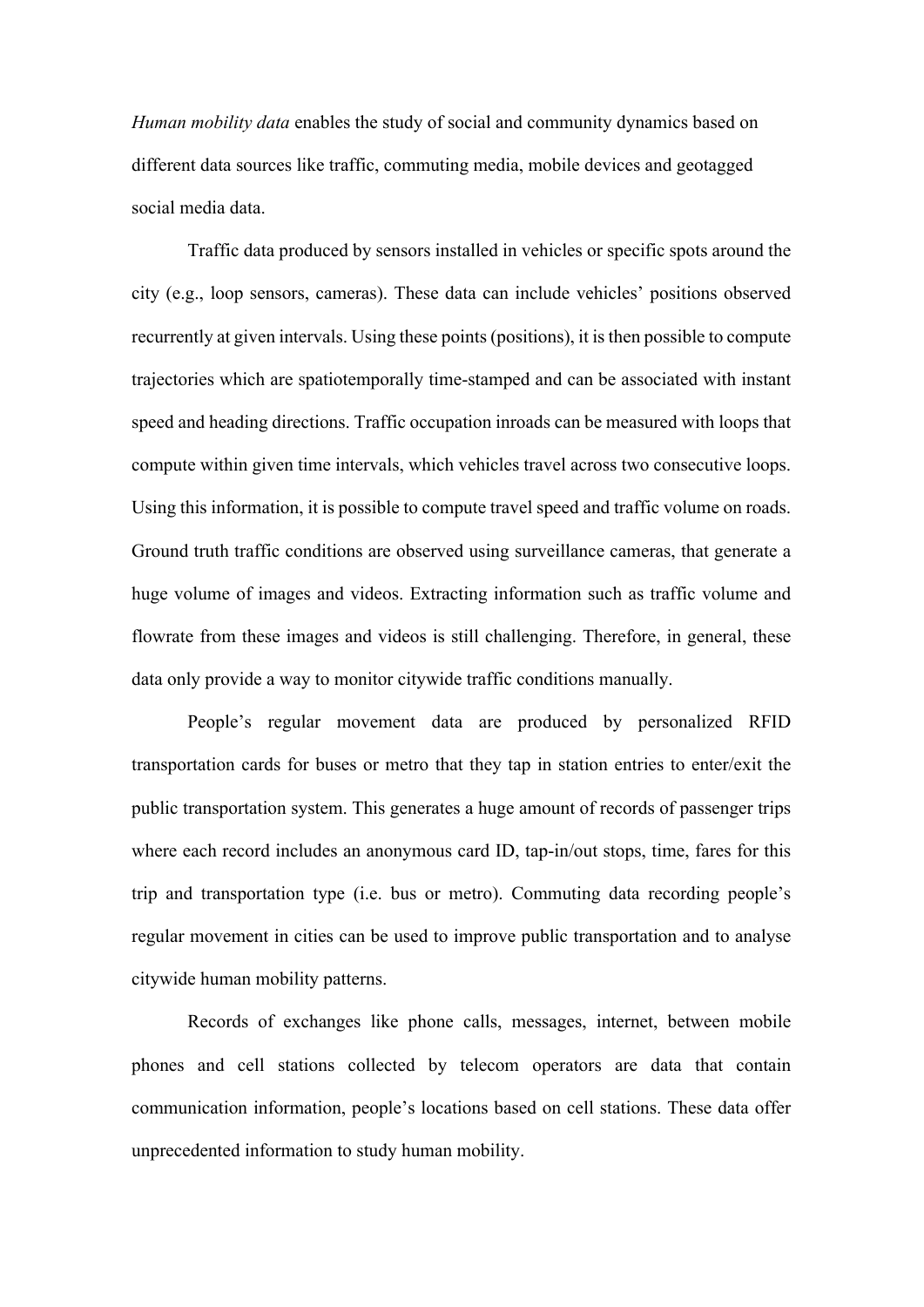*Social Networks Data*. Social networks posts (e.g. blogs, tweets) are tagged with geoinformation that can help to better understand people's activities, the relations among people and the social structure of specific communities. User-generated texts, photos and videos, contain rich information about people's interests and characteristics, that can be studied from a social perspective. For example, evolving public attention on topics and spreading of anomalous information. The major challenges with geo-tagged social network data lie in their sparsity and uncertainty.

Finally, data refer to points of interest (POI) to depict information of facilities, such as restaurants, shopping malls, parks, airports, schools and hospitals in urban spaces. Each facility is usually described by a name, address, category and a set of geographical coordinates.

*Environmental data.* Modern urbanization based on technology has led to environmental problems related to energy consumption and pollution. Data can be produced by monitoring systems observing environment through different variables and observations (e.g. temperature, humidity, sunshine duration and weather conditions), air pollution data, water quality data and satellite remote sensing data, electricity and energy consumption, CO2 footprints, gas. These data can help to have insight on consumption patterns, on correlations among actions and implications and foresight about the environment.

*Divers data*. Other data are complementary to urban data, particularly those concerning social and human aspects, such as health care, public utility service, economy, education, manufacturing and sports.

Figure 1 summarizes the urban data types considered in urban computing: environmental monitoring data that concern meteorological data; mobile phone signals used for identifying behaviours, citywide human mobility and commuting data for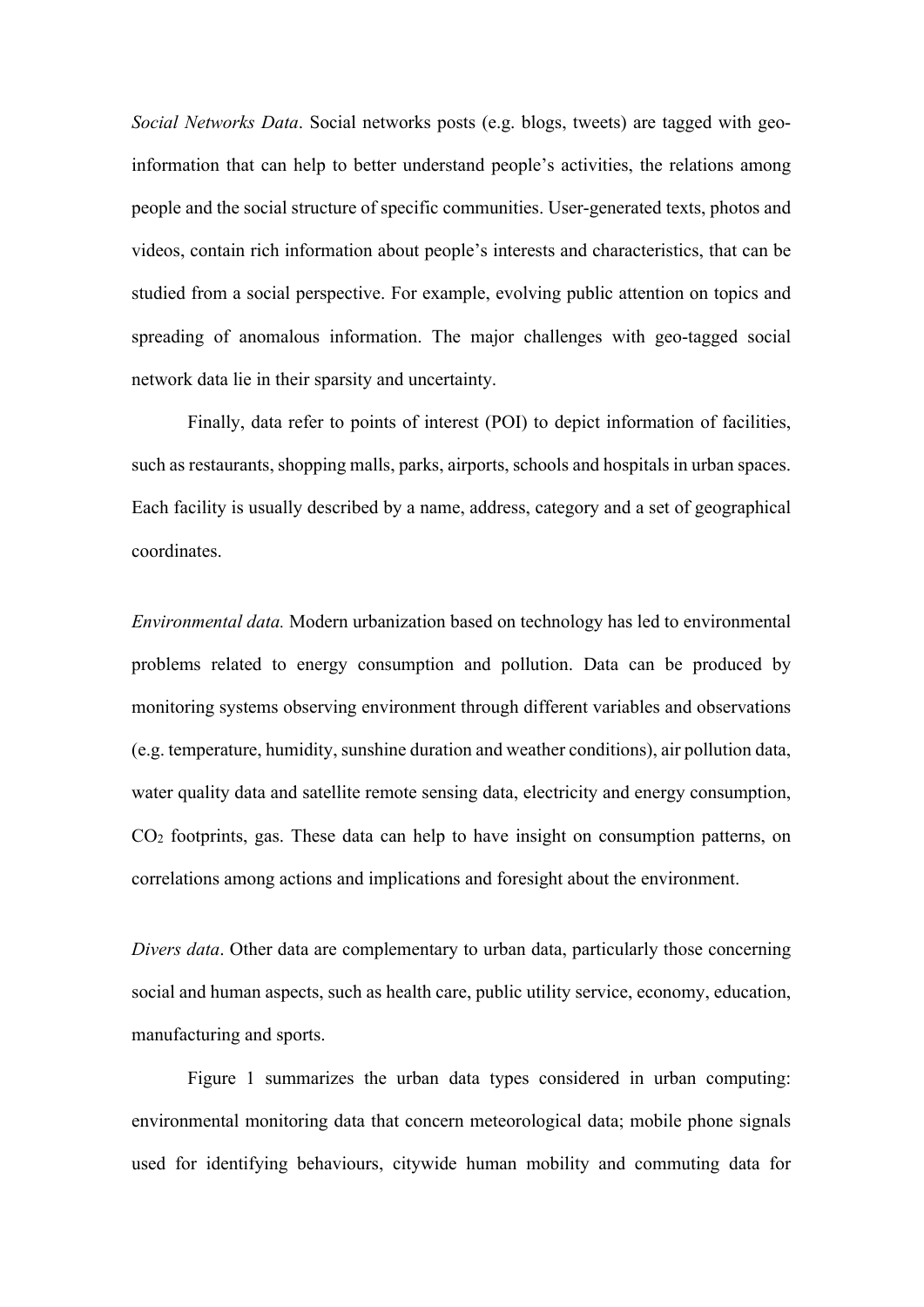detecting urban anomalies, city's functional regions and urban planning; geographical data concerning points of interest (POI), land use; traffic data; social networks data; energy data obtains from sensors; and economies regarding city economic dynamics like transaction records of credit cards, stock prices, housing prices and people's income.



*Figure 1 Urban Data Types*

Urban data can be harvested from different sources and using different techniques. These aspects are discussed next.

# *2.2 Data Harvesting Techniques*

Data acquisition techniques can *unobtrusively* and *continually* collect data on a *citywide*  scale. Data harvesting is a nontrivial problem given the three aspects to consider: (i) e*nergy consumption and privacy, (ii) loose-controlled and nonuniform distributed sensors, (iii) unstructured, implicit, and noise data.*

*Crowdsensing*. The term "crowdsourcing" is defined as the practice of obtaining needed services or content by soliciting contributions from a large group of people. People play the role of urban data consumers, but also participate in the data analysis process through crowdsourcing. Techniques use explicit and implicit crowdsourcing for collecting data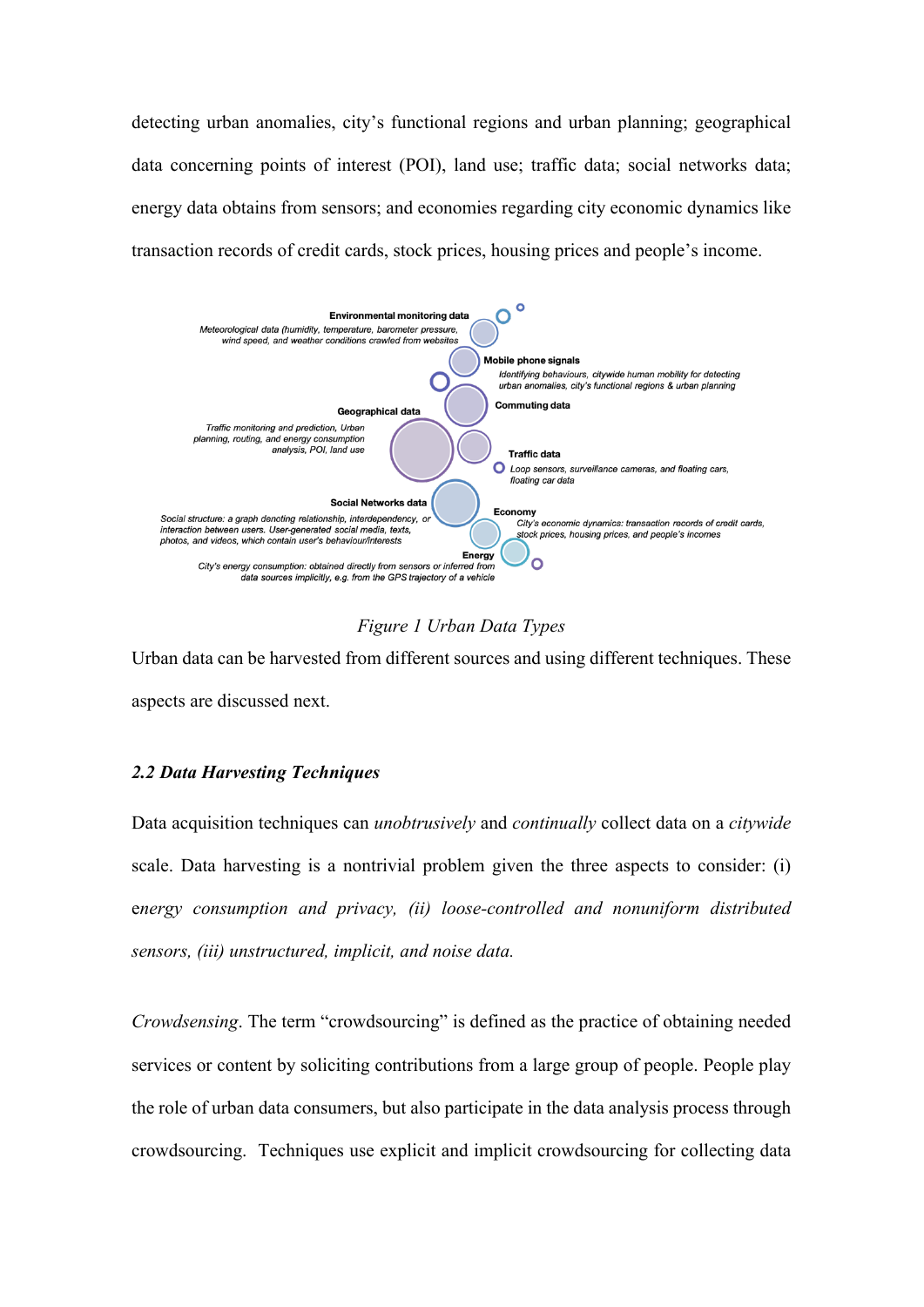that contain information about the way people evolve in public and private places. These data collections can be used as input for learning crowd behaviour and simulating it more accurately and realistically.

The advances of location-acquisition technologies like GPS and Wi-Fi has enabled people to record their location history with a sequence of time-stamped locations, called trajectories. Regarding non-obstructive data harvesting, work has been carried out using cellular networks for user tracking, profiting from call delivery that uses transitions between wireless cells. Geolife<sup>1</sup> is a social networking service which aims to understand trajectories, locations and users, and mine the correlation between users and locations in terms of user-generated GPS trajectories. In [17] a new vision has been proposed regarding the smart cities' movement, under the hypothesis that there is the need to study how people psychologically perceive the urban environment, and to capture that quantitatively. Happy Maps uses crowdsourcing and geo-tagged pictures and the associated metadata to build alternative cartography of a city weighted for human emotions. People are more likely to take pictures of historical buildings, distinctive spots and pleasant streets instead of car-infested main roads. On top of that, Happy Maps adopts a routing algorithm that suggests a path between two locations that is the shortest route that maximizes the emotional gain.

# *2.3 Discussion and Synthesis*

An important aspect to consider is that data is non-uniformly distributed in geographical and temporal spaces, and it is not always harvested homogeneously according to the technique and also the conditions of the observed entities in an urban territory.

<sup>&</sup>lt;sup>1</sup> https://www.geospatialworld.net/article/geo-life-health-smart-city-gis/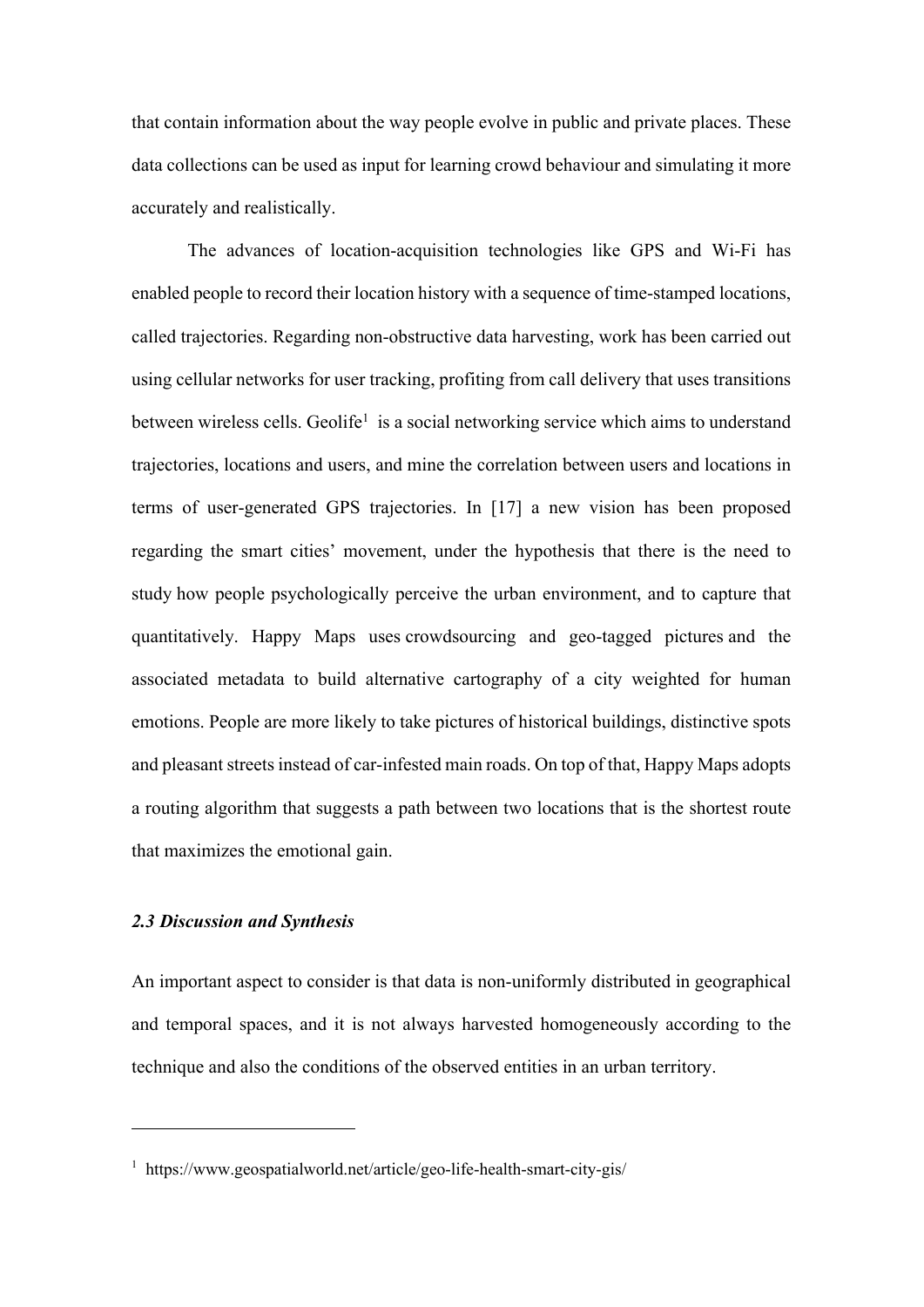Having the entire dataset may be always infeasible in an urban computing system. Some information is transferrable from the partial data to the entire dataset, for example, the travel speed of taxis on roads can be transferred to other vehicles that are also travelling on the same road segment. Some information cannot be transferable, for example, the traffic volume of taxis on a road may be different from private vehicles

In some locations, when crowdsensing is used, more data can be harvested as required and in other places fewer data than required. In the first case, a down-sampling method, e.g., compressive sensing, could be useful to reduce a system's communication loads. In the last case, in the context of crowdsensing, some incentives can motivate users to contribute with data should be considered. How to configure the incentive for different locations and periods to maximize the quality of the received data (e.g., the coverage or accuracy) for a specific application is yet to explore.

Three types of strategies can be adopted for harvesting data. (i) Traditional sensing and measurement that implies installing sensors dedicated to some applications. (ii) Passive crowdsensing using wireless cellular networks built for mobile communication between individuals to sense city dynamics (e.g., predict traffic conditions and improve urban planning). We described how this technique can be specialised into three strategies:

- Sensing City Dynamics with GPS-Equipped Vehicles: mobile sensors continually probing the traffic flow on road surfaces processed by infrastructures that produce data representing city-wide human mobility patterns.
- *Ticketing Systems of Public Transportation* (e.g., model the city-wide human mobility using transaction records of RFID-based cards swiping).
- *Wireless Communication Systems* (e.g., call detailed records CDR).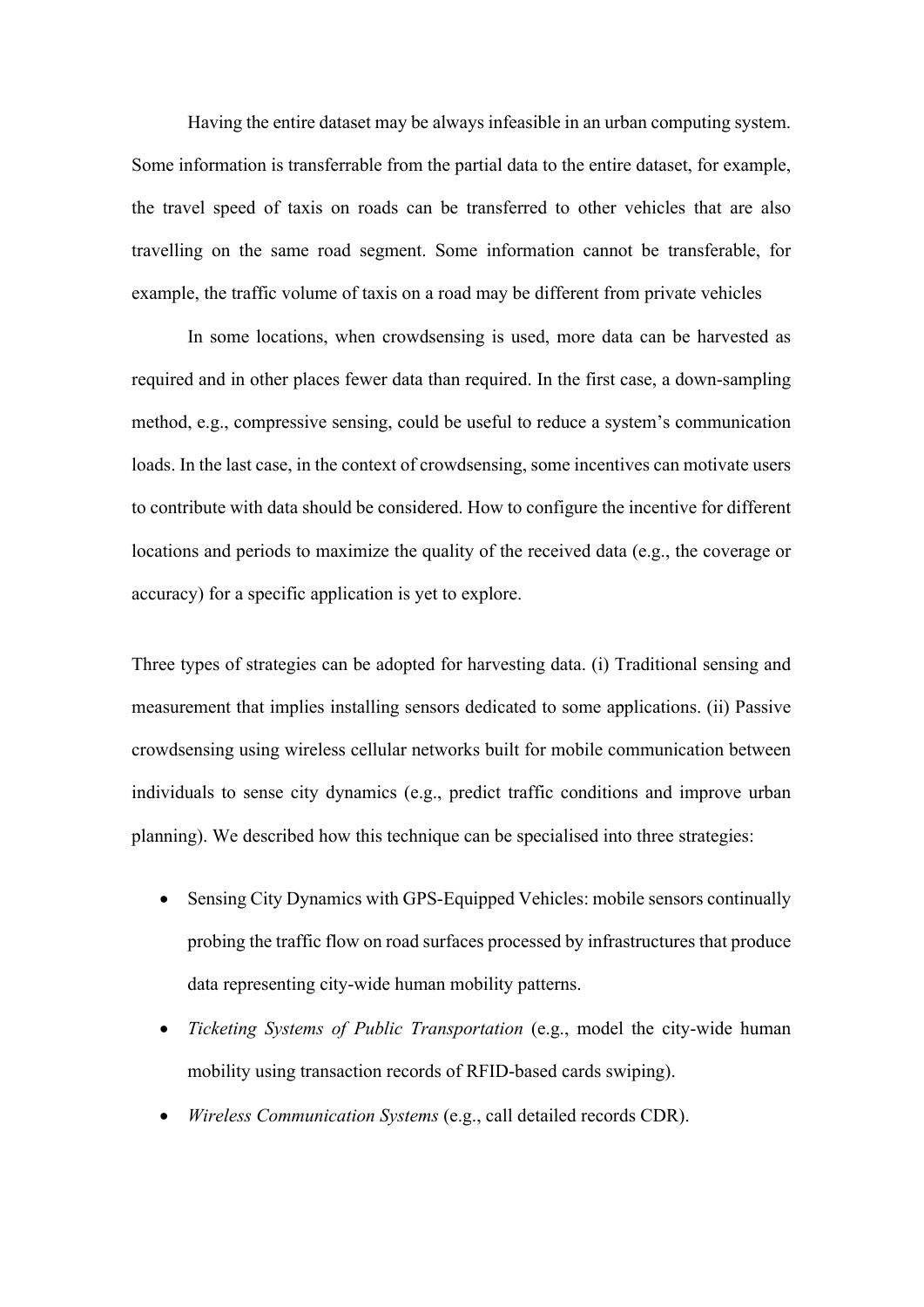• *Social Networking Services (*e.g., geotagged posts/photos, posts on natural disasters analysed for detecting anomalous events and mobility patterns in the city)

(iii) Participatory sensing where people obtain information around them and contribute to formulating collective knowledge to solve a problem (i.e., human as a sensor):

- *Human crowdsensing*: users willingly sense information gathered from sensors embedded in their own devices (e.g., GPS data from a user's mobile phone used to estimate real-time bus arrivals).
- Human crowdsourcing: users are proactively engaged in the act of generating data: reports on accidents, police traps, or any other road hazard (e.g. Waze), citizens turning into cartographers, to create open maps of their cities.

#### **3. Managing and Indexing Urban Data**

The objective of managing and indexing urban data is to harness a variety of heterogeneous data to quickly answer users' instant queries, e.g. predicting traffic conditions and forecasting air pollution. Three problems are addressed in this context: stream and trajectory data management, graph data management and hybrid indexing structures.

#### *3.1 Stream and trajectory data management*

Urban data often collected recurrently or even continuously (velocity) can lead to huge volumes of data collections that should be archived, organized (indexed) and maintained on persistence supports with efficient associated read and write mechanisms. Indexing and compression techniques are often applied to deal with data velocity and volume properties.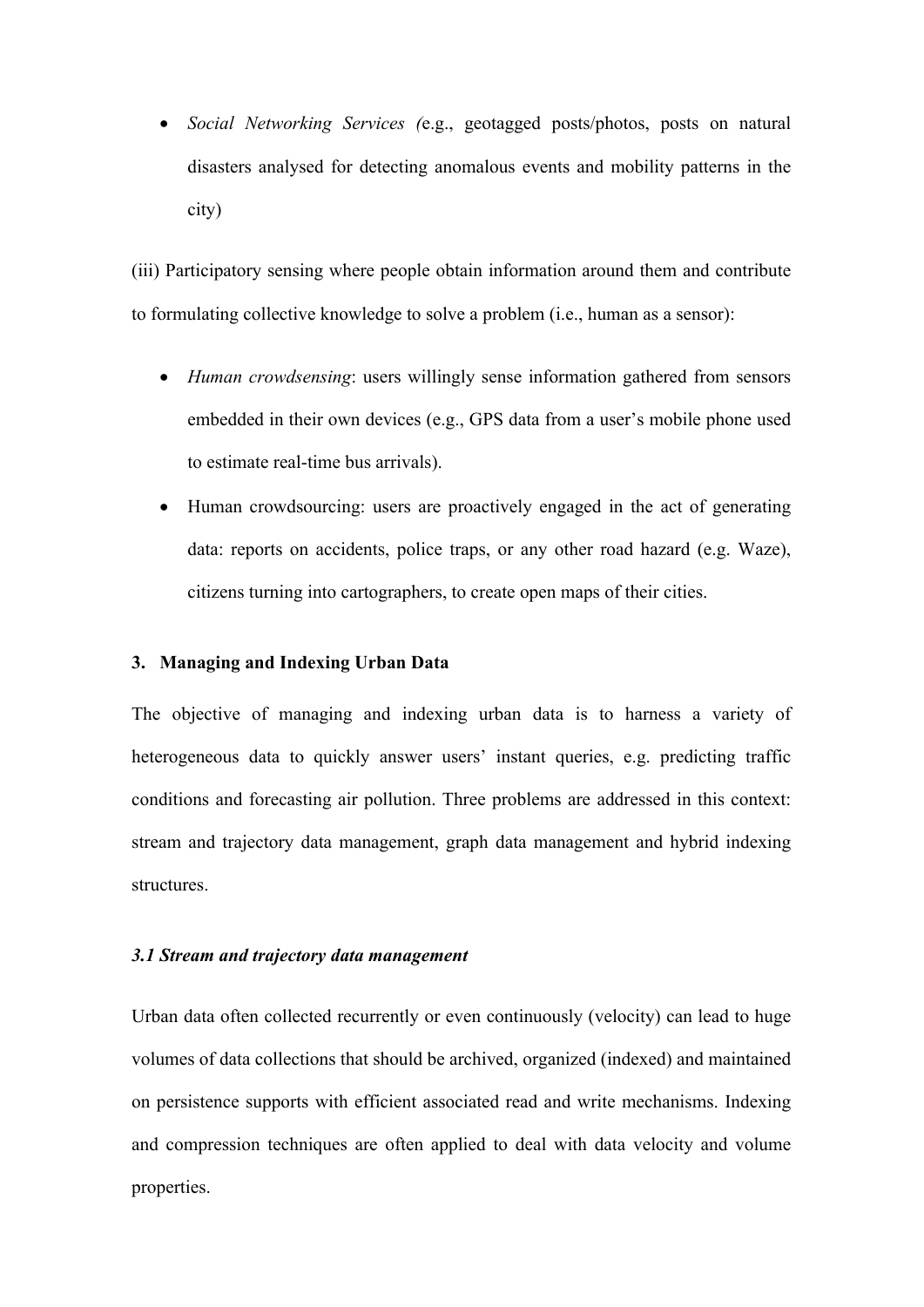The continuous movement of an object is recorded in an approximate form as discrete samples of location points. A high sampling rate of location points generates accurate trajectories but will result in a massive amount of data leading to enormous overhead in data storage, communications, and processing. Thus, it is necessary to design data reduction techniques that compress the size of a trajectory while maintaining the utility of the trajectory. There are two major types of data reduction techniques running in batch after the data is collected (e.g., Douglas-Peucker algorithm [7]) or in an online mode as the data is being collected (such as the sliding window algorithm [12,16]). Trajectory reduction techniques are evaluated concerning three metrics: processing time, compression rate, and error measure (i.e., the deviation of an approximate trajectory from its original presentation). Recent research [18], has proposed solutions to the trajectory reduction through a hybrid spatial compression algorithm and error-bounded temporal compression algorithm. Chen et al. [5] propose to simplify a trajectory by considering both the shape skeleton and the semantic meanings of the trajectory [31,32]. For example, when exploring a trajectory (e.g., travel route) shared by a user, the places where she stayed, took photos, changed moving directions significantly would be more significant than other points. Consequently, points with an important semantic meaning should be given a higher weight when choosing representative points for a simplified trajectory.

# *3.2 Graph Data Management*

Graphs are used to represent urban data, such as road networks, subway systems, social networks, and sensor networks. Graphs usually associated with a spatial property, resulting in many spatial graphs [36]. For example, the node of a road network has a spatial coordinate and each edge denoting a road segment has a spatial length. Graphs also contain temporal information, for instance, the traffic volume traversing a road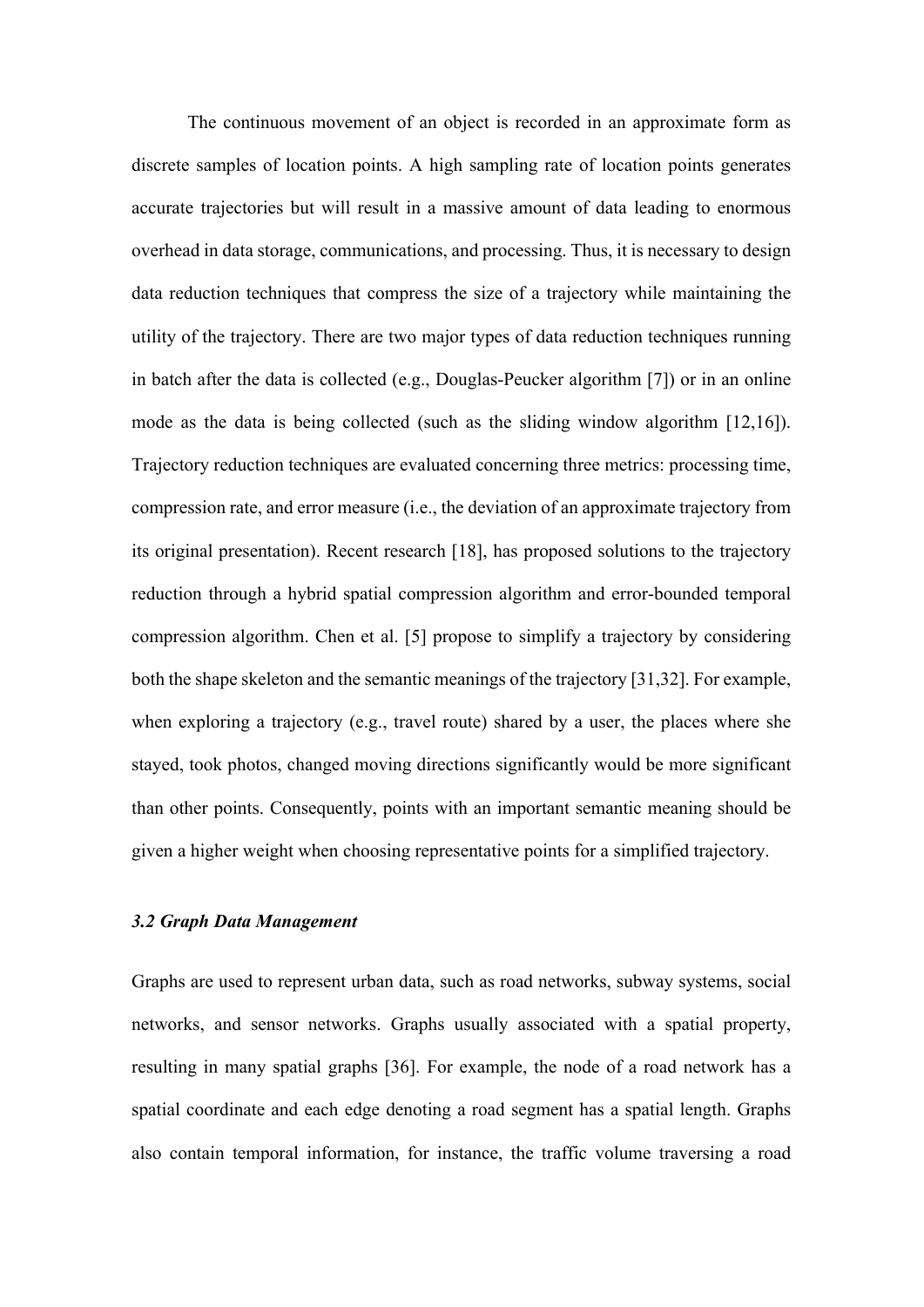segment changes over time, and the travel time between two landmarks is timedependent: spatio-temporal graphs [36]. Queries like "*find the top-k tourist attractions around a user that are most popular in the past three months"*, can be asked on top of graphs.

*Hybrid Indexing Structures* are intended to well organize different data sources. For example, combining POIs, road networks, traffic, and human mobility data simultaneously. Hybrid structures can be used for indexing special regions. For instance, a city partitioned into grids by using a quad-tree-based spatial index (see Figure 2) where each leaf node (grid) of the spatial index maintains two lists storing the POIs and road segments. Then, each road segment ID points to two sorted lists: a list of taxi IDs sorted by their arrival time  $ta$  at the road segment; a list of drop-off and pick-up points of passengers sorted by the pick-up time  $(tp)$  and drop-off time  $(td)$ .



Figure 2 Hybrid index for organizing urban data [36]

Different kinds of index structures have been proposed to manage different types of data individually. Hybrid indexes that can simultaneously manage multiple types of data (e.g., spatial, temporal, and social media) for enabling efficient and effective learning of multiple heterogeneous data sources. In an urban computing scenario, it is usually needed to harness a variety of data and integrate them into a data-mining model. This calls for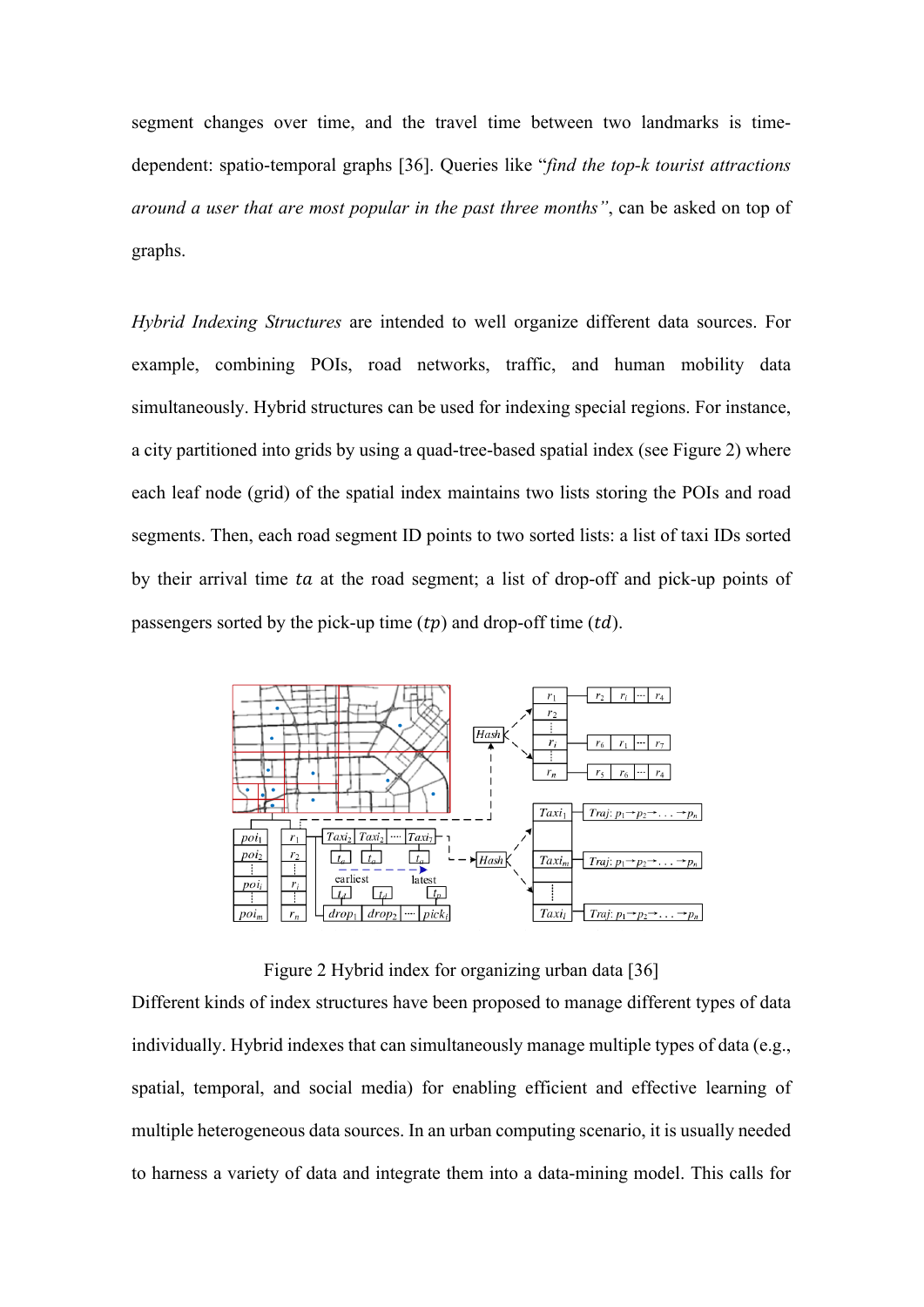hybrid indexing structures that can well organize different data sources like hybrid indexing structure, which combines a spatial index, hash tables, sorted lists, and an adjacency list.

## **4. Querying Urban Data**

Querying the actual location of a moving object has been studied extensively in moving object databases using 3DR-Tree [19] and MR-Tree [28]. Yet, sometimes queries must explore historical trajectories satisfying certain criteria, for example, retrieving the trajectories of tourists passing a given region and within a period. This corresponds to a spatiotemporal range query [23,24]), for example, taxi trajectories that pass a crossroad (i.e., a point query), or the trajectories that are similar to a query trajectory [6,20] (i.e., a trajectory query).

*Dealing with the uncertainty of a trajectory* refers to positioning moving objects while their locations can only be updated at discrete times. The location of a moving object between two updates uncertain because the time interval between two updates can exceed several minutes or hours. This can, however, save energy consumption and communication bandwidth.

*Map matching* is to infer the path that a moving object like a vehicle has traversed on a road network based on the sampled trajectory. Map-matching techniques dealing with high-sampling-rate trajectories have already been commercialized in personal navigation devices, while those for low-sampling-rate trajectories [15] are still considered challenging. According to Yuan et al. [30], given a trajectory with a sampling rate around 2 minutes per point, the highest accuracy of a map-matching algorithm is about 70%. When the time interval between consecutive sampling points becomes even longer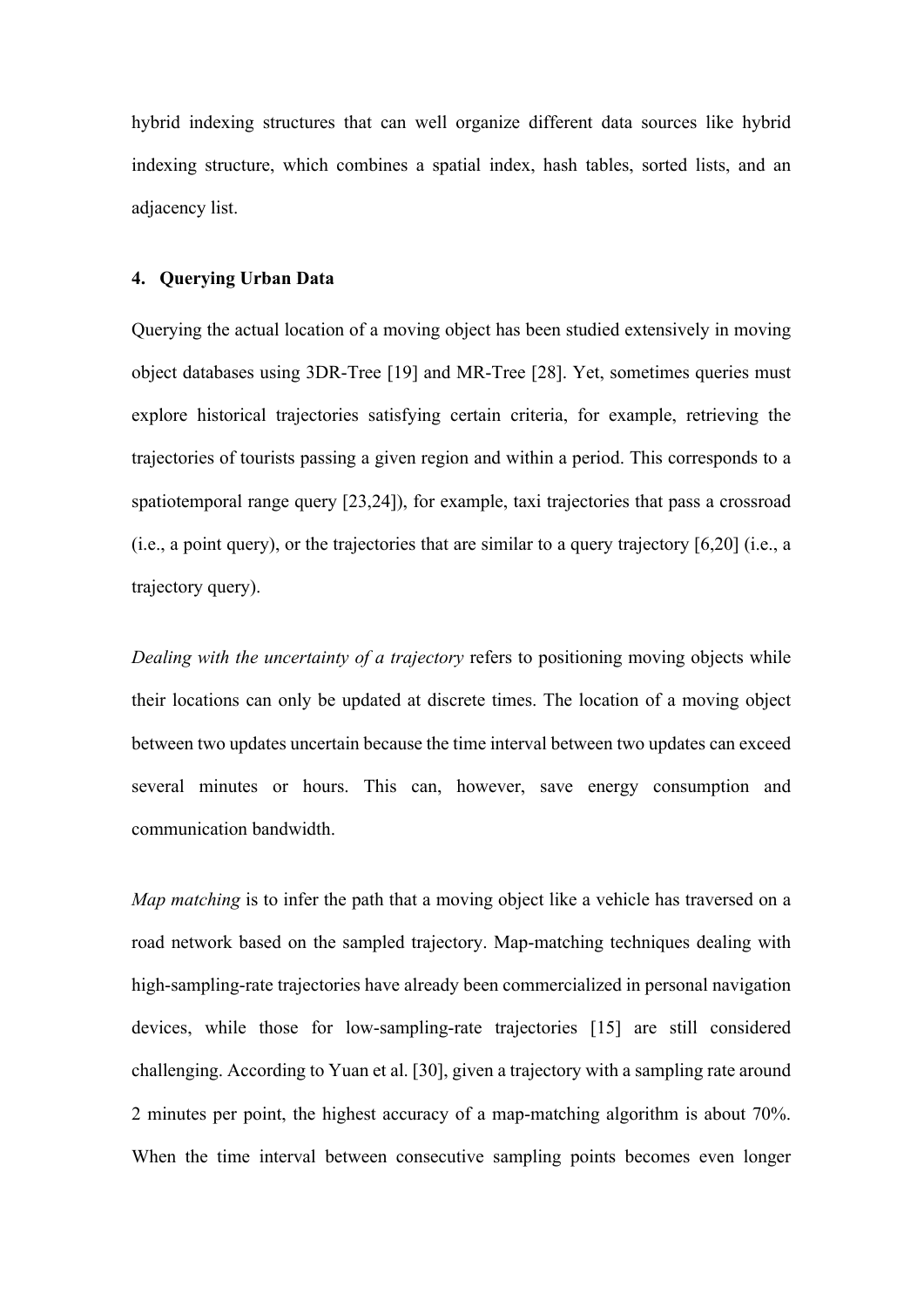existing map-matching algorithms do not work very well any longer [36]. Wei et al. [26] proposed to construct the most likely route passing a few sampled points based on many uncertain trajectories.

Krumm et al. and Xue et al. [13,29] propose solutions to predict a user's destination based on partial trajectories. More generally, a user's and other people's historical trajectories as well as other information, such as the land use of a location, can be used in destination prediction models.

Other important problems include observing a certain number of moving objects travelling a common sequence of locations in similar travel time where the locations in a travel sequence are not consecutive for finding *sequential patterns* from trajectories. Other approaches discover a group of objects that move together for a certain time period, under different patterns such as flock [8,9], convoy [10,11], swarm [14], traveling companion [21,22], and gathering [34,35,36,25]. These "group patterns", can be distinguished based on how the "group" is defined and whether they require the periods to be consecutive. For example, a flock is a group of objects that travel together within a disc of some user-specified size for at least k consecutive timestamps [10]. Li et al. [14] relaxed strict requirements on consecutive periods and proposed the pattern swarm, which is a cluster of objects lasting for at least k (possibly non-consecutive) timestamps.

#### **5. Data and Knowledge Fusion**

In urban computing scenarios, it is necessary to exploit a variety of heterogeneous data sources that need to be integrated. Then, it is necessary to fusion knowledge to explore and exploit datasets to extract insight and foresight of urban patterns and phenomena.

*Data fusion*. There are three major ways to achieve this goal: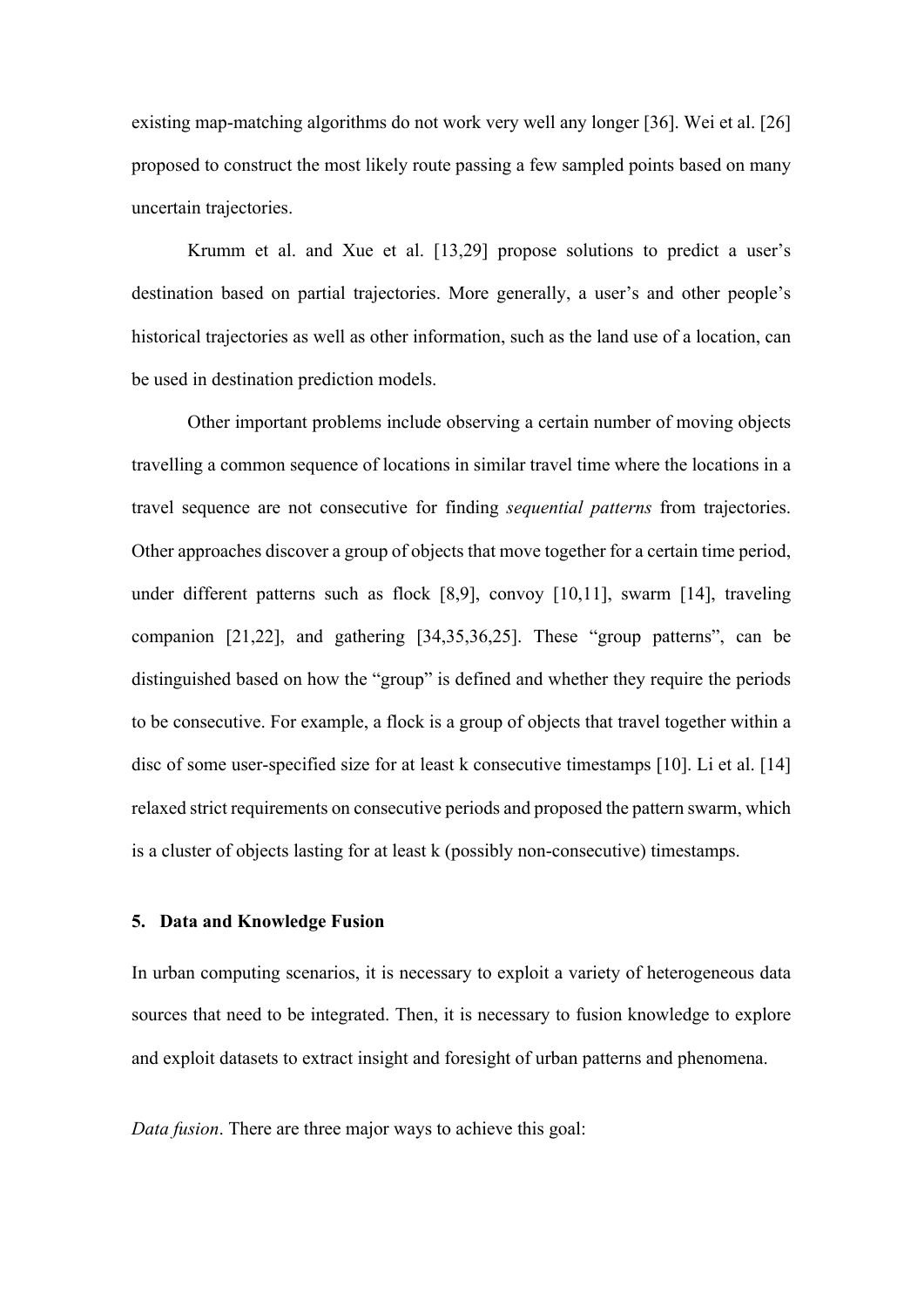- Fuse data sources at a feature level putting together the features extracted from different data sources into one feature vector. Beforehand and given the heterogeneity of data sources, a certain kind of normalization technique should be applied to this feature vector before feeding it into a data analytics model.
- Use different data at different stages. For instance, first partition an urban region, for example, a city into disjoint regions by major roads and then use human mobility data to glean the problematic configuration of a city's transportation network [33].
- Feed different datasets into different parts of a model simultaneously given a deep understanding of the data sources and algorithms applied to analyse them.

Building high-quality training datasets is one of the most difficult challenges of machine learning solutions in the real world. Disciplines like data mining, artificial intelligence and deep learning have contributed to building accurate models but, to do so, they require vastly larger volumes of training data. The traditional process for building a training dataset involves three tasks: data collection, data labelling and feature engineering. From the complexity standpoint, data collection is fundamentally trivial as most organizations understand what data sources they have. Feature engineering is getting to the point that is 70%-80% automated using algorithms. The real effort is in the data labelling stage. New solutions are emerging for combining strong and weak supervision methods to address data labelling.

*Knowledge fusion*. Data mining and machine-learning models dealing with a single data source have been well explored. However, the methodology that can learn mutually reinforced knowledge from multiple data sources is still missing. The fusion of knowledge does not mean simply putting together a collection of features extracted from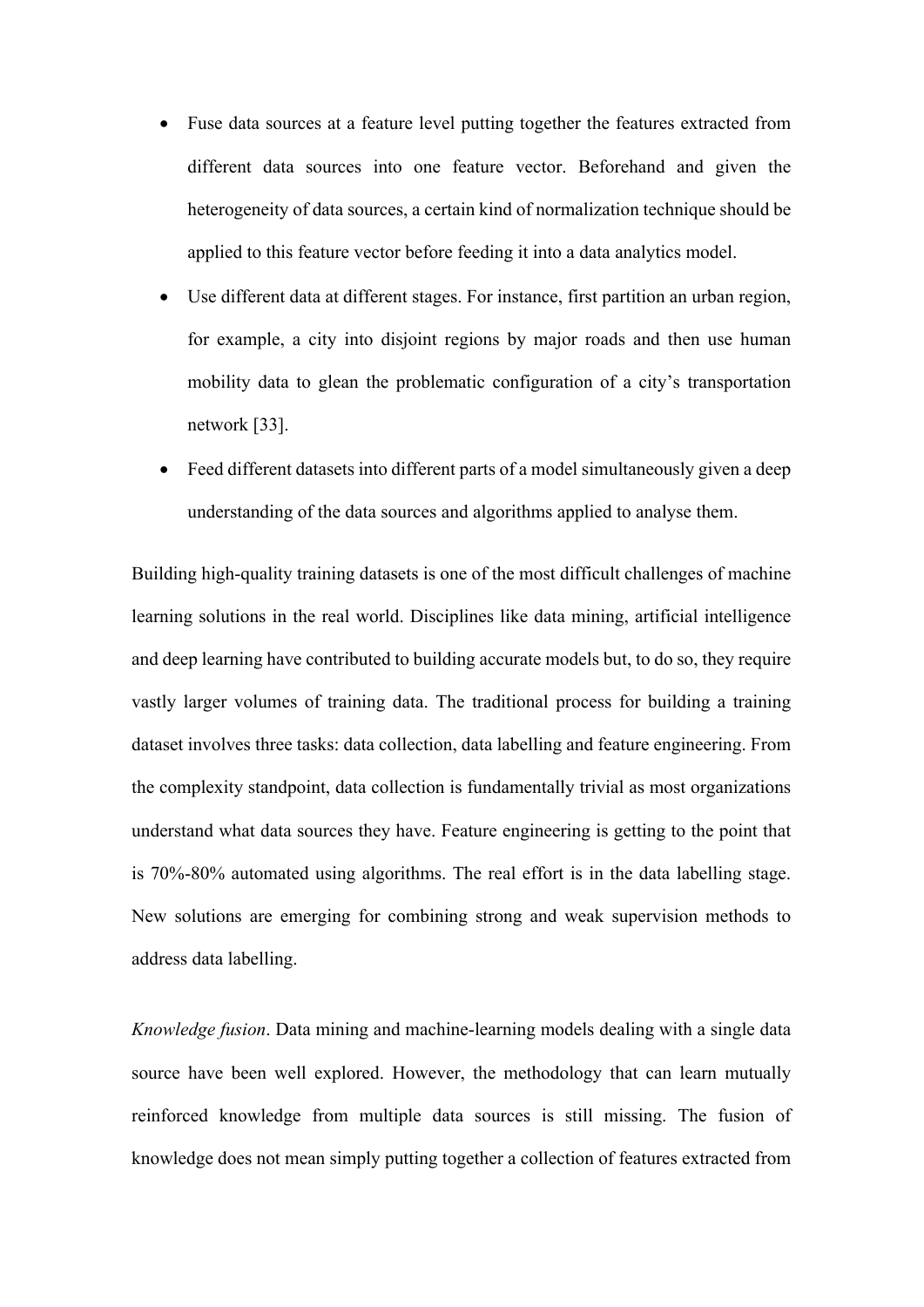different sources but also requires a deep understanding of each data source and effective usage of different data sources in different parts of a computing framework.

End-to-end urban computing scenarios call for the integration of algorithms of different domains. For instance, data management techniques with machine-learning algorithms must be combined to provide both efficient and effective knowledge discovery ability. Similarly, integrating spatio-temporal data management algorithms with optimization methods. Visualization techniques should be involved in a knowledge discovery process, working with machine-learning and data-mining algorithms.

#### **6. Perspectives of the Role of Data Science for Making Urban Spaces Smart**

This chapter discussed and described issues regarding data for enabling urban computing tasks that can lead to the design of smart urban territories. Having a data centred analysis of the problems and challenges introduced by urban computing exhibits the requirement to study data concerning different perspectives. First, the chapter characterised data produced within urban territories in terms of their mathematical properties (spatiotemporal), concerning the "semantics" of the entities composing urban territories (e.g., points of interest, roads, infrastructure) and also from the mobile entities that populate urban territories, like people, vehicles and the built environment. This variety of data are produced by producers with different characteristics, and approaches today use hardware, software and passive and active participation of people to generate phenomenological observations of urban territories. Finally, the chapter discusses how to create insight and foresight of important situations happening in urban territories, for example, computing trajectories of entities evolving in these territories observed in space and time; other social foresight of behaviours like popular POIs, the population of regions, etc.

The vision of urban computing—acquisition, integration, and analysis of big data to improve urban systems and life quality— is leading to smarter cities. Urban computing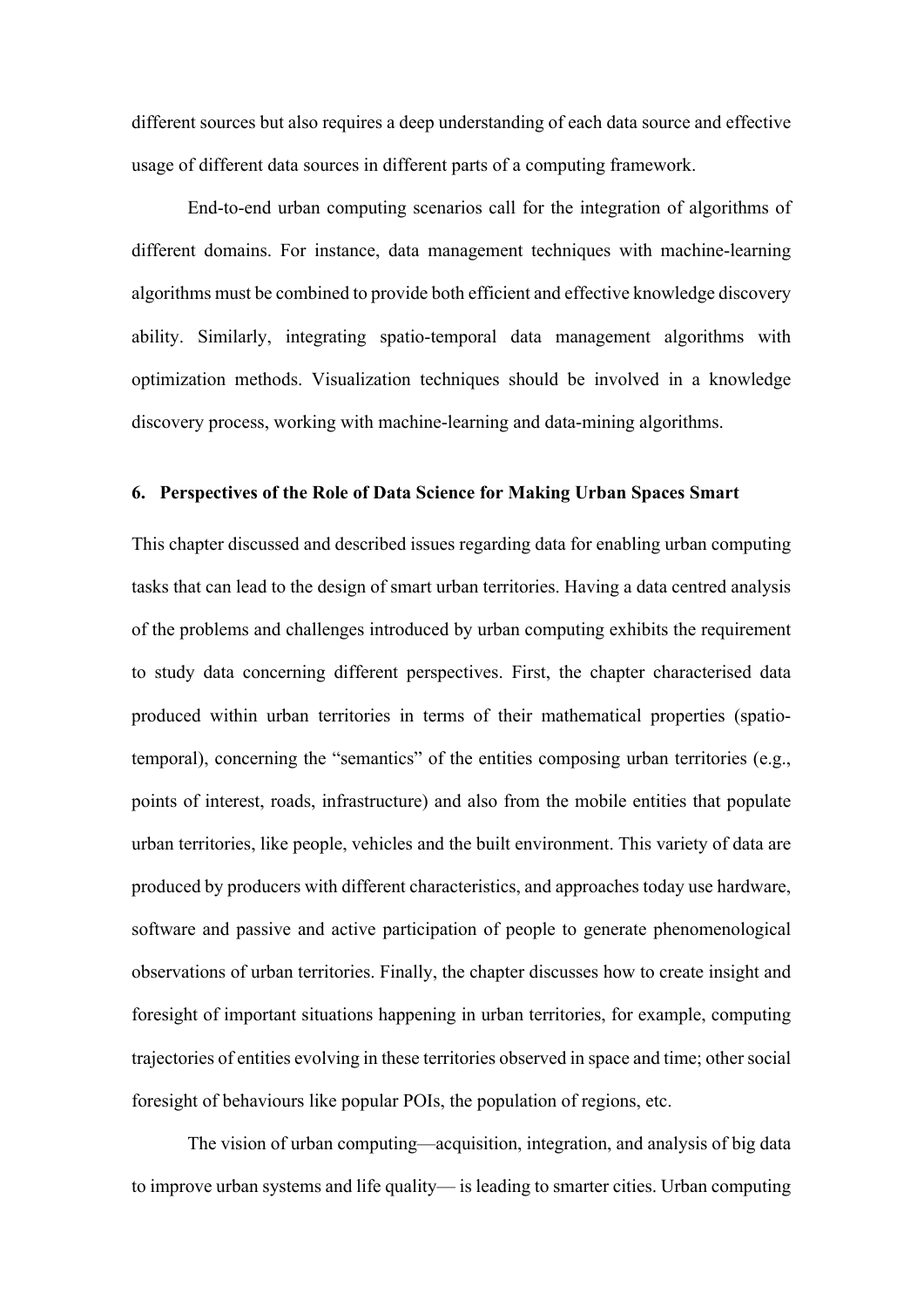blurs the boundary between databases, machine learning, and visualization and even bridges the gap between different disciplines (e.g., computer sciences and civil engineering). To revolutionize urban sciences and progress, quite a few techniques still need to be explored such as the hybrid indexing structure for multimode data, the knowledge fusion across heterogeneous data sources, exploratory visualization for urban data, the integration of algorithms of different domains, and intervention-based analysis.

# **Bibliography**

- [ 1 ] W. Aigner, S. Miksch, H. Schumann, and C. Tominski. *Visualization of time-oriented data*. Springer Science & Business Media, 2011
- [ 2 ] G. Andrienko and N. Andrienko. Spatio-temporal aggregation for visual analysis of movements. In *Visual Analytics Science and Technology, 2008. VAST'08. IEEE Symposium on* pages 51–58. IEEE, 2008
- [ 3 ] G. Andrienko, N. Andrienko, P. Bak, D. Keim, and S. Wrobel. *Visual analytics of movement*. Springer Science & Business Media, 2013
- [4] G. Andrienko, N. Andrienko, C. Hurter, S. Rinzivillo, and S. Wrobel. From movement tracks through events to places: Extracting and characterizing significant places from mobility data. In *Visual Analytics Science and Technology (VAST), 2011 IEEE Conference on*, pages 161– 170. IEEE, 2011
- [ 5 ] Y. Chen, K. Jiang, Y. Zheng, C. Li, and N. Yu. 2009. Trajectory simplification method for location-based social networking services. In *Proceedings of the 1st ACM GIS Workshop on Location-based Social Networking Services*. ACM, 33–40
- [ 6 ] Z. Chen, H. T. Shen, X. Zhou, Y. Zheng, and X. Xie. 2010. Searching trajectories by locations: An efficiency study. In *ACM SIGMOD International Conference on Management of Data.* ACM, 255–266
- [7] D. Douglas and T. Peucker. 1973. Algorithms for the reduction of the number of points required to represent a line or its caricature. *Canadian Cartographer* 10, 2, 112–122.
- [ 8 ] J. Gudmundsson and M. V. Kreveld. 2006. Computing longest duration flocks in trajectory data. In *Proceedings of the 14th International Conference on Advances in Geographical Information Systems*. ACM, 35–42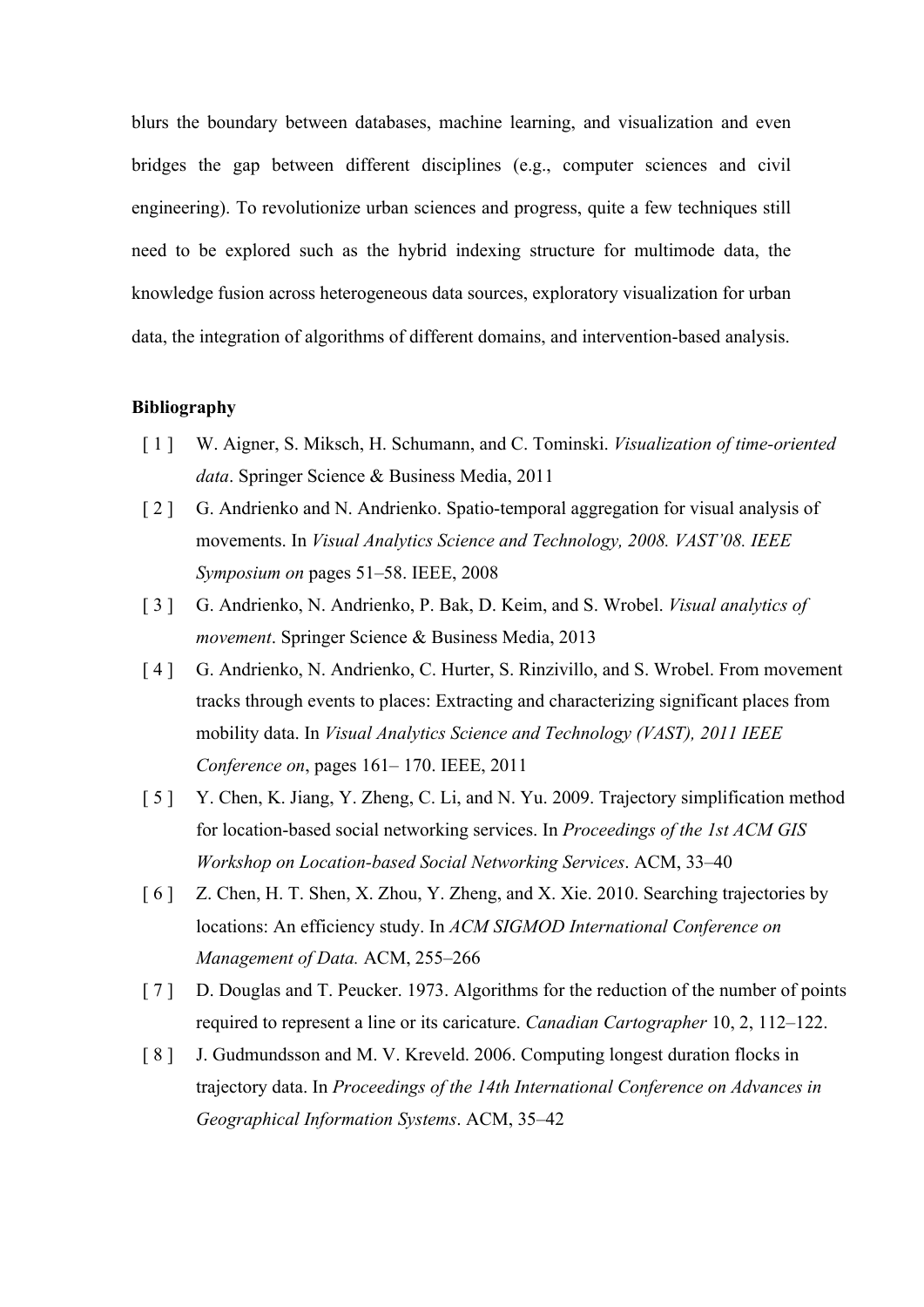- [ 9 ] J. Gudmundsson, M. V. Kreveld, and B. Speckmann. 2004. Efficient detection of motion patterns in spatio- temporal data sets. In *the Proceedings of the 12th International Conference on Advances in Geographical Information Systems*. ACM, 250–257
- [ 10 ] H. Jeung, M. Yiu, X. Zhou, C. Jensen, and H. Shen. 2008a. Discovery of convoys in trajectory databases. *Proceedings of the VLDB Endowment* 1, 1, 1068–1080
- [ 11 ] H. Jeung, H. Shen, and X. Zhou. 2008b. Convoy queries in spatio-temporal databases. In *Proceedings of the 24th International Conference on Data Engineering.* IEEE, 1457–1459
- [ 12 ] E. Keogh, J. Chu, S. D. Hart, and M. J. Pazzani. 2001. An on-line algorithm for segmenting time series. In *Proceedings of the International Conference on Data Mining.* IEEE, 289–296
- [ 13 ] J. Krumm and E. Horvitz. 2006. Predestination: Inferring destinations from partial trajectories. In *Proceedings of the 8th International Conference on Ubiquitous Computing.* ACM, 243–260
- [ 14 ] Z. Li, B. Ding, J. Han, and R. Kays. 2010. Swarm: Mining relaxed temporal moving object clusters. *Proceedings of the VLDB Endowment* 3, 1–2, 723–734.
- [ 15 ] Y. Lou, C. Zhang, Y. Zheng, X. Xie, W. Wang, and Y. Huang. 2009. Map-matching for low-sampling-rate GPS trajectories. In *Proceedings of the 17th ACM SIGSPATIAL Conference on Geographical Information Systems*. ACM, 352–361
- [ 16 ] N. Maratnia and R. A. de By. Spatio-temporal compression techniques for moving point objects. In *Proceedings of the 9th International Conference on Extending Database Technology.* IEEE, 7, 2004
- [ 17 ] Quercia, Daniele, Rossano Schifanella, and Luca Maria Aiello. "The shortest path to happiness: Recommending beautiful, quiet, and happy routes in the city." *Proceedings of the 25th ACM conference on Hypertext and social media*. ACM, 2014
- [ 18 ] R. Song, W. Sun, B. Zheng, Y. Zheng, C. Tu, and S. Li. PRESS: A novel framework of trajectory compression in road networks. In Proceedings of 40th International Conference on Very Large Data Bases, 2014
- [ 19 ] Y. Theodoridis, M. Vazirgiannis, and T. K. Sellis. Spatio-temporal indexing for large multimedia applications. In *Proceedings of the 3rd International Conference on Multimedia Computing and Systems*. IEEE, 441–448, 1996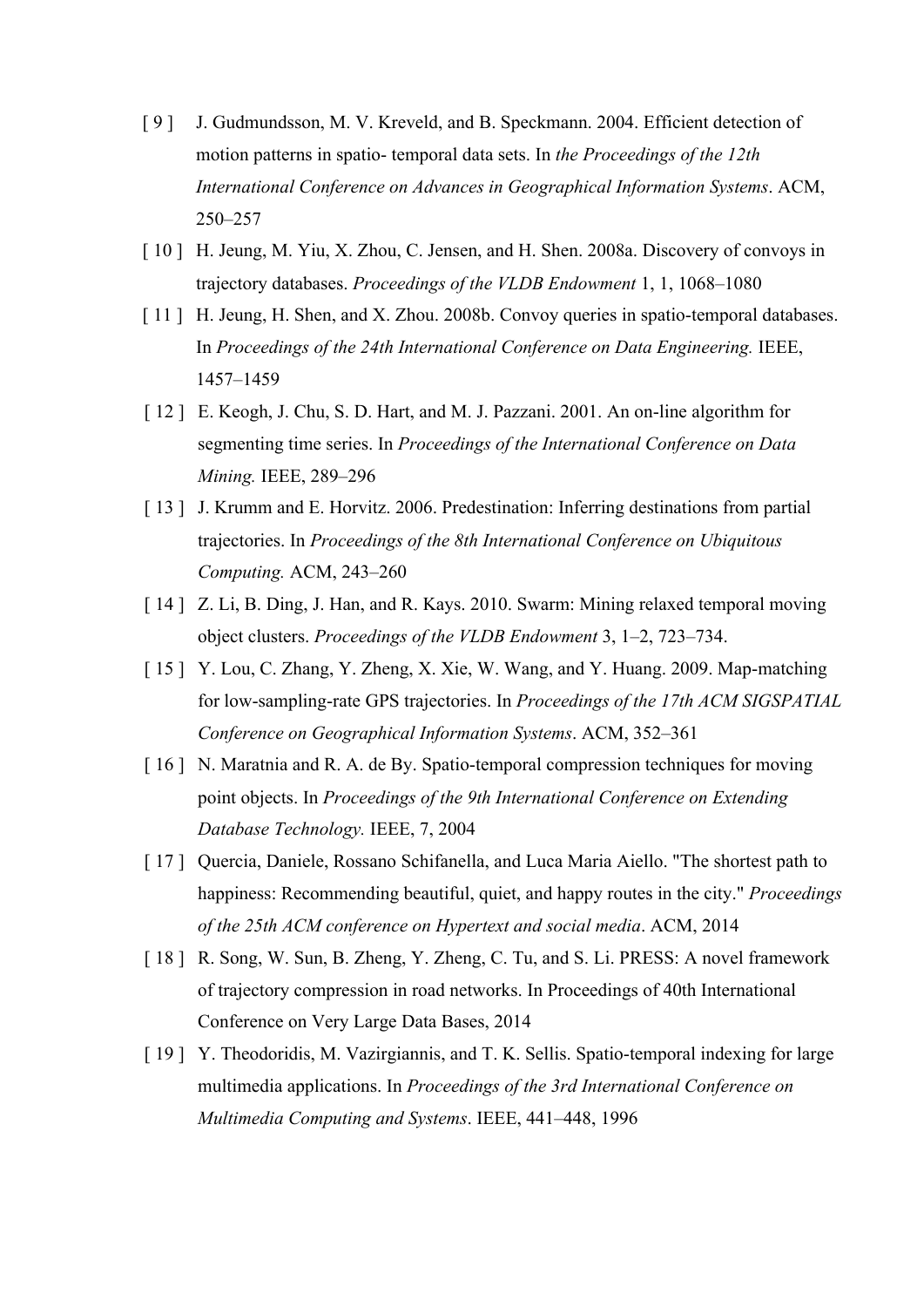- [ 20 ] L. A. Tang, Y. Zheng, X. Xie, J. Yuan, X. Yu, and J. Han. 2011. Retrieving k-nearest neighbouring trajectories by a set of point locations. In *Proceedings of the 12th Symposium on Spatial and Temporal Databases*. Volume 6849, Springer, 223–241
- [ 21 ] L. A. Tang, Y. Zheng, J. Yuan, J. Han, A. Leung, W.-C. Peng, T. L. Porta, and L. Kaplan. 2013. A framework of travelling companion discovery on trajectory data streams. *ACM Transaction on Intelligent Systems and Technology* 2013
- [ 22 ] L. A. Tang, Y. Zheng, J. Yuan, J. Han, A. Leung, C. C. Hung, and W.C. Peng. Discovery of travelling companions from streaming trajectories. In *Proceedings of the 28th IEEE International Conference on Data Engineering*. IEEE, 2012, 186–197
- [ 23 ] L. Wang, Y. Zheng, X. Xie, and W. Y. Ma. A flexible spatio-temporal indexing scheme for large-scale GPS track retrieval. In *Proceedings of the 9th International Conference on Mobile Data Management.* IEEE, 2008, 1–8.
- [ 24 ] F. Wang, W. Chen, F. Wu, Y. Zhao, H. Hong, T. Gu, L. Wang, R. Liang, and H. Bao. A visual reasoning approach for data-driven transport assessment on urban roads. In *Visual Analytics Science and Technology (VAST), 2014 IEEE Conference on*, pages 103–112. IEEE, 2014
- [ 25 ] Z.Wang, M.Lu, X.Yuan, J.Zhang, and H.v.d. Wetering. Visual traffic jam analysis based on trajectory data. *Visualization and Computer Graphics, IEEE Transactions on*, 19(12):2159–2168, 2013
- [ 26 ] L. Y. Wei, Y. Zheng, and W. C. Peng. Constructing popular routes from uncertain trajectories. In *Proceedings of the 18th SIGKDD Conference on Knowledge Discovery and Data Mining*. ACM, 2012, 195– 203
- [ 27 ] Y.Wu, S.Liu, K.Yan, M.Liu and F.Wu. Opinionflow: Visual analysis of opinion diffusion on social media. *Visualization and Computer Graphics, IEEE Transactions on*, 20(12):1763–1772, 2014
- [ 28 ] X. Xu, J. Han, and W. Lu. RT-tree: An improved R-tree index structure for spatiotemporal databases. In *Proceedings of the 4th International Symposium on Spatial Data Handling. 1999,* 1040– 1049
- [ 29 ] A. Y. Xue, R. Zhang, Y. Zheng, X. Xie, J. Huang, and Z. Xu. 2013. Destination prediction by sub-trajectory synthesis and privacy protection against such prediction. In *Proceedings of the 29th IEEE International Conference on Data Engineering*. IEEE, 254–265